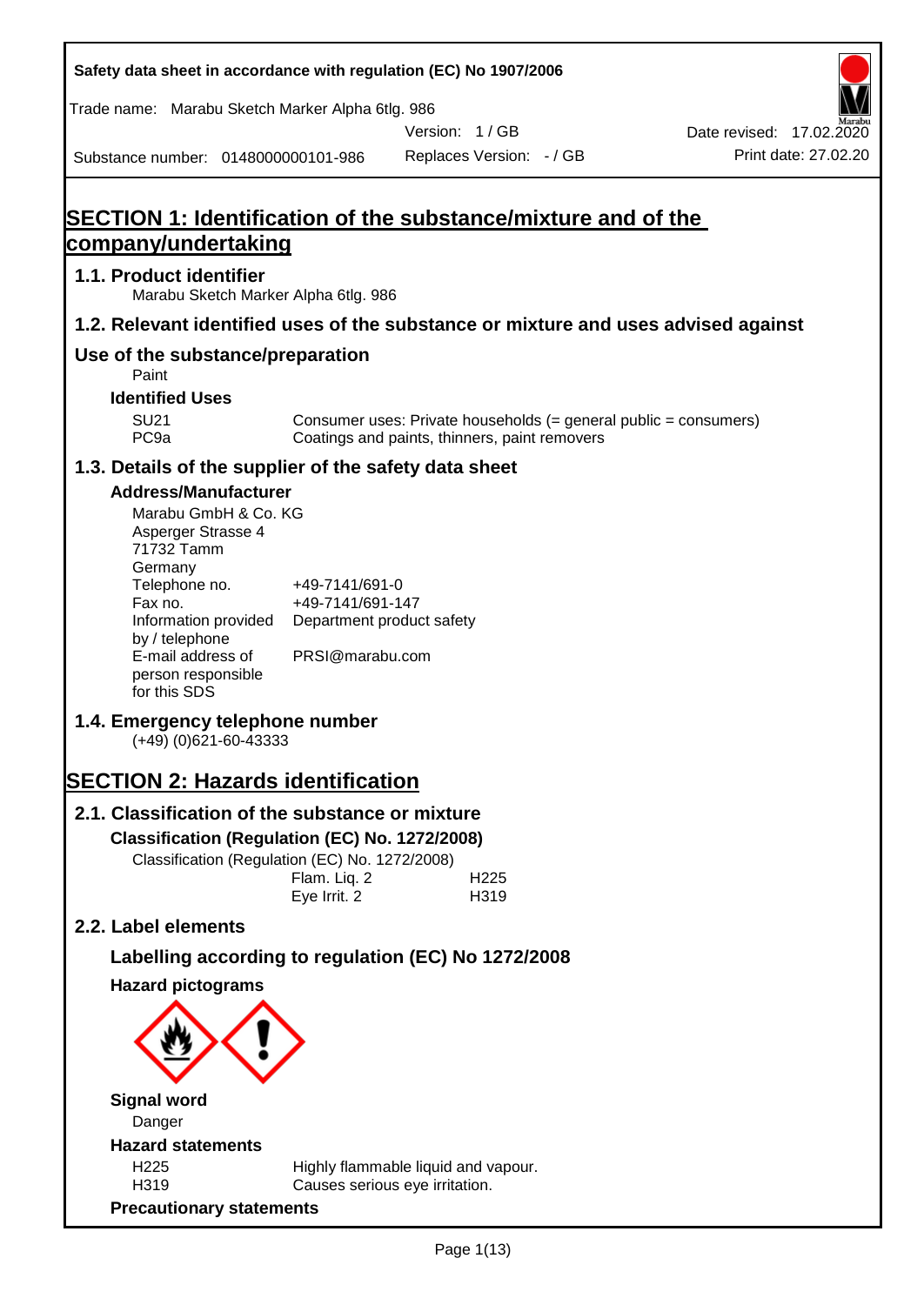| Safety data sheet in accordance with regulation (EC) No 1907/2006<br>Trade name: Marabu Sketch Marker Alpha 6tlg. 986                                                                                                                                                                                                                                                                   |                                                       |                                           |                          |            |      |                                                                             |
|-----------------------------------------------------------------------------------------------------------------------------------------------------------------------------------------------------------------------------------------------------------------------------------------------------------------------------------------------------------------------------------------|-------------------------------------------------------|-------------------------------------------|--------------------------|------------|------|-----------------------------------------------------------------------------|
| Substance number: 0148000000101-986                                                                                                                                                                                                                                                                                                                                                     |                                                       | Version: 1/GB<br>Replaces Version: - / GB |                          |            |      | Date revised: 17.02.2020<br>Print date: 27.02.20                            |
| P <sub>101</sub>                                                                                                                                                                                                                                                                                                                                                                        |                                                       |                                           |                          |            |      |                                                                             |
| If medical advice is needed, have product container or label at hand.<br>P <sub>102</sub><br>Keep out of reach of children.<br>P210<br>Keep away from heat, hot surfaces, sparks, open flames and other ignition<br>sources. No smoking.<br>Wash hands thoroughly after handling.<br>P264.1<br>Wear protective gloves / protective clothing / eye protection / face protection.<br>P280 |                                                       |                                           |                          |            |      |                                                                             |
| P305+P351+P338                                                                                                                                                                                                                                                                                                                                                                          | lenses, if present and easy to do. Continue rinsing.  |                                           |                          |            |      | IF IN EYES: Rinse cautiously with water for several minutes. Remove contact |
| P501.9                                                                                                                                                                                                                                                                                                                                                                                  | Dispose of contents / container as problematic waste. |                                           |                          |            |      |                                                                             |
| 2.3. Other hazards<br>No special hazards have to be mentioned.<br><b>SECTION 3: Composition/information on ingredients</b>                                                                                                                                                                                                                                                              |                                                       |                                           |                          |            |      |                                                                             |
| 3.2. Mixtures                                                                                                                                                                                                                                                                                                                                                                           |                                                       |                                           |                          |            |      |                                                                             |
|                                                                                                                                                                                                                                                                                                                                                                                         |                                                       |                                           |                          |            |      |                                                                             |
| <b>Hazardous ingredients</b>                                                                                                                                                                                                                                                                                                                                                            |                                                       |                                           |                          |            |      |                                                                             |
| <b>Ethanol</b><br>CAS No.<br>EINECS no.<br>Registration no.<br>Concentration                                                                                                                                                                                                                                                                                                            | 64-17-5<br>200-578-6<br>01-2119457610-43<br>$>=$      | 50                                        | $\prec$                  | 100        | %    |                                                                             |
| Classification (Regulation (EC) No. 1272/2008)                                                                                                                                                                                                                                                                                                                                          | Flam. Liq. 2<br>Eye Irrit. 2                          |                                           | H <sub>225</sub><br>H319 |            |      |                                                                             |
| Concentration limits (Regulation (EC) No. 1272/2008)                                                                                                                                                                                                                                                                                                                                    | Eye Irrit. 2                                          | H319                                      |                          | $>= 50 \%$ |      |                                                                             |
| 1-Methoxy-2-propanol<br>CAS No.<br>EINECS no.<br>Registration no.<br>Concentration                                                                                                                                                                                                                                                                                                      | 107-98-2<br>203-539-1<br>01-2119457435-35<br>$>=$     | 10                                        | $\,<\,$                  | 20         | $\%$ |                                                                             |
| Classification (Regulation (EC) No. 1272/2008)                                                                                                                                                                                                                                                                                                                                          | STOT SE3<br>Flam. Liq. 3                              |                                           | H336<br>H226             |            |      |                                                                             |
| <b>SECTION 4: First aid measures</b><br>4.1. Description of first aid measures                                                                                                                                                                                                                                                                                                          |                                                       |                                           |                          |            |      |                                                                             |

#### **General information**

In all cases of doubt, or when symptoms persist, seek medical attention. Never give anything by mouth to an unconscious person. If unconscious place in recovery position and seek medical advice.

#### **After inhalation**

Remove to fresh air, keep patient warm and at rest. If breathing is irregular or stopped, administer artificial respiration.

#### **After skin contact**

Remove contaminated clothing. Wash skin thoroughly with soap and water or use recognised skin cleanser. Do NOT use solvents or thinners.

## **After eye contact**

Remove contact lenses, irrigate copiously with clean, fresh water, holding the eyelids apart for at least 10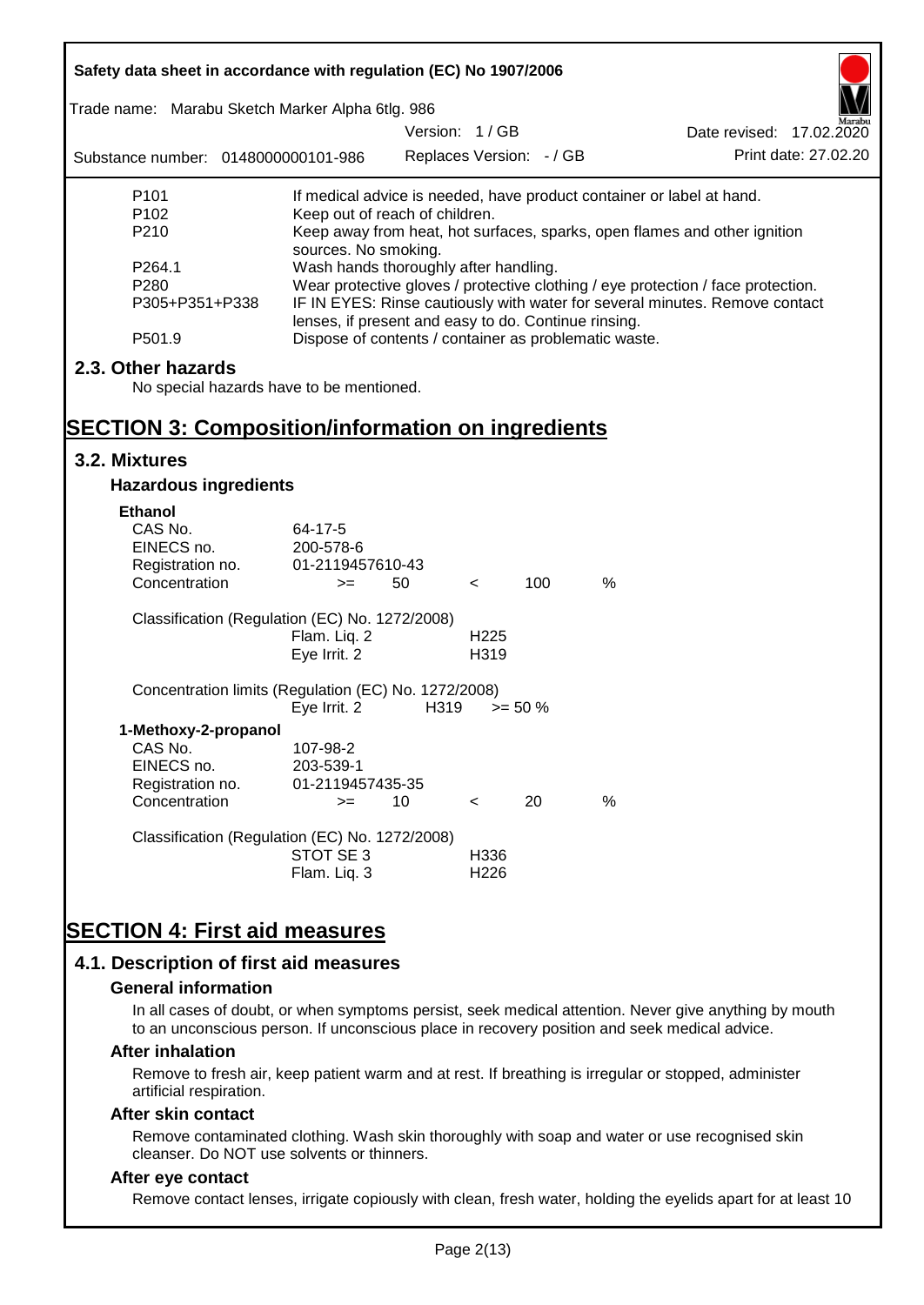|  | Safety data sheet in accordance with regulation (EC) No 1907/2006 |  |
|--|-------------------------------------------------------------------|--|
|--|-------------------------------------------------------------------|--|

Trade name: Marabu Sketch Marker Alpha 6tlg. 986

Version: 1 / GB

Substance number: 0148000000101-986

Replaces Version: - / GB Print date: 27.02.20 Date revised: 17.02.2020

minutes and seek immediate medical advice.

#### **After ingestion**

If accidentally swallowed rinse the mouth with plenty of water (only if the person is conscious) and obtain immediate medical attention. Keep at rest. Do NOT induce vomiting.

**4.2. Most important symptoms and effects, both acute and delayed** Until now no symptoms known so far.

# **4.3. Indication of any immediate medical attention and special treatment needed**

## **Hints for the physician / treatment**

Treat symptomatically

# **SECTION 5: Firefighting measures**

## **5.1. Extinguishing media**

## **Suitable extinguishing media**

Recommended: alcohol resistant foam, CO2, powders, water spray/mist, Not be used for safety reasons: water jet

## **5.2. Special hazards arising from the substance or mixture**

In the event of fire the following can be released: Carbon monoxide (CO); Carbon dioxide (CO2); dense black smoke

## **5.3. Advice for firefighters**

## **Special protective equipment for fire-fighting**

Cool closed containers exposed to fire with water. Do not allow run-off from fire fighting to enter drains or water courses.

# **SECTION 6: Accidental release measures**

## **6.1. Personal precautions, protective equipment and emergency procedures**

Exclude sources of ignition and ventilate the area. Avoid breathing vapours. Refer to protective measures listed in Sections 7 and 8.

## **6.2. Environmental precautions**

Do not allow to enter drains or waterways. If the product contaminates lakes, rivers or sewage, inform appropriate authorities in accordance with local regulations.

## **6.3. Methods and material for containment and cleaning up**

Contain and collect spillage with non-combustible absorbent materials, e.g. sand, earth, vermiculite, diatomaceous earth and place in container for disposal according to local regulations (see section 13). Clean preferably with a detergent - avoid use of solvents.

## **6.4. Reference to other sections**

Information regarding Safe handling, see Section 7. Information regarding personal protective measures, see Section 8. Information regarding waste disposal, see Section 13.

# **SECTION 7: Handling and storage**

# **7.1. Precautions for safe handling**

## **Advice on safe handling**

Prevent the creation of flammable or explosive concentrations of vapour in air and avoid vapour concentration higher than the occupational exposure limits. In addition, the product should only be used in areas from which all naked lights and other sources of ignition have been excluded. Electrical equipment should be protected to the appropriate standard. Mixture may charge electrostatically: always use earthing leads when transferring from one container to another. Operators should wear anti-static footwear and clothing and floors should be of the conducting type. Isolate from sources of heat, sparks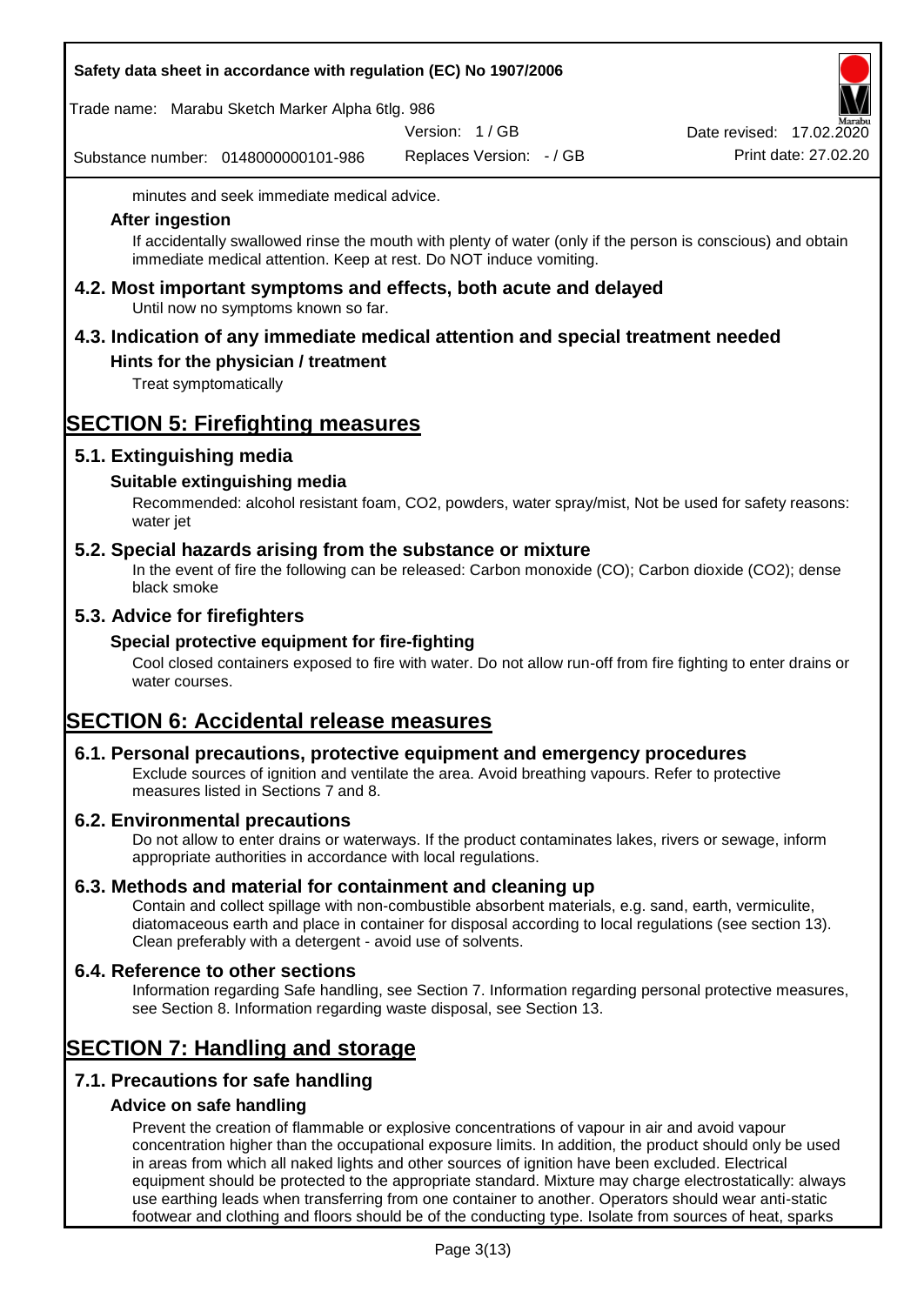| Safety data sheet in accordance with regulation (EC) No 1907/2006                                                                                                                                                                                                                                                                                                                                                                                                                                                                                                                                                                                                                                         |            |                         |                                   |      |                          |                      |
|-----------------------------------------------------------------------------------------------------------------------------------------------------------------------------------------------------------------------------------------------------------------------------------------------------------------------------------------------------------------------------------------------------------------------------------------------------------------------------------------------------------------------------------------------------------------------------------------------------------------------------------------------------------------------------------------------------------|------------|-------------------------|-----------------------------------|------|--------------------------|----------------------|
| Trade name: Marabu Sketch Marker Alpha 6tlg. 986                                                                                                                                                                                                                                                                                                                                                                                                                                                                                                                                                                                                                                                          |            |                         |                                   |      |                          |                      |
|                                                                                                                                                                                                                                                                                                                                                                                                                                                                                                                                                                                                                                                                                                           |            | Version: 1/GB           |                                   |      | Date revised: 17.02.2020 |                      |
| Substance number: 0148000000101-986                                                                                                                                                                                                                                                                                                                                                                                                                                                                                                                                                                                                                                                                       |            |                         | Replaces Version: - / GB          |      |                          | Print date: 27.02.20 |
| and open flame. No sparking tools should be used. Avoid skin and eye contact. Avoid the inhalation of<br>particulates and spray mist arising from the application of this mixture. Smoking, eating and drinking shall<br>be prohibited in application area. For personal protection see Section 8. Never use pressure to empty:<br>container is not a pressure vessel. Always keep in containers of same material as the original one.<br>Comply with the health and safety at work laws. Do not allow to enter drains or water courses.<br>Advice on protection against fire and explosion<br>Vapours are heavier than air and may spread along floors. Vapours may form explosive mixtures with<br>air. |            |                         |                                   |      |                          |                      |
| Classification of fires / temperature class / Ignition group / Dust explosion class                                                                                                                                                                                                                                                                                                                                                                                                                                                                                                                                                                                                                       |            |                         |                                   |      |                          |                      |
| <b>Classification of fires</b><br>Temperature class<br>T3                                                                                                                                                                                                                                                                                                                                                                                                                                                                                                                                                                                                                                                 |            |                         | B (Combustible liquid substances) |      |                          |                      |
| 7.2. Conditions for safe storage, including any incompatibilities                                                                                                                                                                                                                                                                                                                                                                                                                                                                                                                                                                                                                                         |            |                         |                                   |      |                          |                      |
| Requirements for storage rooms and vessels                                                                                                                                                                                                                                                                                                                                                                                                                                                                                                                                                                                                                                                                |            |                         |                                   |      |                          |                      |
| Electrical installations/working materials must comply with the local applied technological safety<br>standards. Storage rooms in which filling operations take place must have a conducting floor. Store in<br>accordance with national regulation                                                                                                                                                                                                                                                                                                                                                                                                                                                       |            |                         |                                   |      |                          |                      |
| Hints on storage assembly                                                                                                                                                                                                                                                                                                                                                                                                                                                                                                                                                                                                                                                                                 |            |                         |                                   |      |                          |                      |
| Store away from oxidising agents, from strongly alkaline and strongly acid materials.                                                                                                                                                                                                                                                                                                                                                                                                                                                                                                                                                                                                                     |            |                         |                                   |      |                          |                      |
| Further information on storage conditions                                                                                                                                                                                                                                                                                                                                                                                                                                                                                                                                                                                                                                                                 |            |                         |                                   |      |                          |                      |
| Observe label precautions. Store between 15 and 30 °C in a dry, well ventilated place away from<br>sources of heat and direct sunlight. Keep container tightly closed. Keep away from sources of ignition.<br>No smoking. Prevent unauthorised access. Containers which are opened must be carefully resealed and<br>kept upright to prevent leakage.                                                                                                                                                                                                                                                                                                                                                     |            |                         |                                   |      |                          |                      |
| 7.3. Specific end use(s)<br>Paint                                                                                                                                                                                                                                                                                                                                                                                                                                                                                                                                                                                                                                                                         |            |                         |                                   |      |                          |                      |
| <b>SECTION 8: Exposure controls/personal protection</b>                                                                                                                                                                                                                                                                                                                                                                                                                                                                                                                                                                                                                                                   |            |                         |                                   |      |                          |                      |
| 8.1. Control parameters                                                                                                                                                                                                                                                                                                                                                                                                                                                                                                                                                                                                                                                                                   |            |                         |                                   |      |                          |                      |
| <b>Exposure limit values</b>                                                                                                                                                                                                                                                                                                                                                                                                                                                                                                                                                                                                                                                                              |            |                         |                                   |      |                          |                      |
| <b>Ethanol</b>                                                                                                                                                                                                                                                                                                                                                                                                                                                                                                                                                                                                                                                                                            |            |                         |                                   |      |                          |                      |
| List                                                                                                                                                                                                                                                                                                                                                                                                                                                                                                                                                                                                                                                                                                      | EH40       |                         |                                   |      |                          |                      |
| <b>Type</b>                                                                                                                                                                                                                                                                                                                                                                                                                                                                                                                                                                                                                                                                                               | <b>WEL</b> |                         |                                   |      |                          |                      |
| Value                                                                                                                                                                                                                                                                                                                                                                                                                                                                                                                                                                                                                                                                                                     | 1920       | mg/m <sup>3</sup>       |                                   | 1000 | ppm(V)                   |                      |
| <b>Status: 2011</b>                                                                                                                                                                                                                                                                                                                                                                                                                                                                                                                                                                                                                                                                                       |            |                         |                                   |      |                          |                      |
| 1-Methoxy-2-propanol<br>List                                                                                                                                                                                                                                                                                                                                                                                                                                                                                                                                                                                                                                                                              | EH40       |                         |                                   |      |                          |                      |
| <b>Type</b>                                                                                                                                                                                                                                                                                                                                                                                                                                                                                                                                                                                                                                                                                               | <b>WEL</b> |                         |                                   |      |                          |                      |
| Value                                                                                                                                                                                                                                                                                                                                                                                                                                                                                                                                                                                                                                                                                                     | 375        | mg/m <sup>3</sup>       |                                   | 100  | ppm(V)                   |                      |
| Short term exposure limit                                                                                                                                                                                                                                                                                                                                                                                                                                                                                                                                                                                                                                                                                 | 560        | mg/m <sup>3</sup>       |                                   | 150  | ppm(V)                   |                      |
| Skin resorption / sensibilisation: Sk;                                                                                                                                                                                                                                                                                                                                                                                                                                                                                                                                                                                                                                                                    |            | <b>Status: 2011</b>     |                                   |      |                          |                      |
| <b>Derived No/Minimal Effect Levels (DNEL/DMEL)</b>                                                                                                                                                                                                                                                                                                                                                                                                                                                                                                                                                                                                                                                       |            |                         |                                   |      |                          |                      |
| <b>Ethanol</b>                                                                                                                                                                                                                                                                                                                                                                                                                                                                                                                                                                                                                                                                                            |            |                         |                                   |      |                          |                      |
| Type of value                                                                                                                                                                                                                                                                                                                                                                                                                                                                                                                                                                                                                                                                                             |            |                         | Derived No Effect Level (DNEL)    |      |                          |                      |
| Reference group                                                                                                                                                                                                                                                                                                                                                                                                                                                                                                                                                                                                                                                                                           | Worker     |                         |                                   |      |                          |                      |
| Duration of exposure                                                                                                                                                                                                                                                                                                                                                                                                                                                                                                                                                                                                                                                                                      |            | Long term               |                                   |      |                          |                      |
| Route of exposure<br>Mode of action                                                                                                                                                                                                                                                                                                                                                                                                                                                                                                                                                                                                                                                                       | inhalative |                         |                                   |      |                          |                      |
| Concentration                                                                                                                                                                                                                                                                                                                                                                                                                                                                                                                                                                                                                                                                                             |            | Systemic effects<br>950 |                                   |      | mg/m <sup>3</sup>        |                      |
|                                                                                                                                                                                                                                                                                                                                                                                                                                                                                                                                                                                                                                                                                                           |            |                         |                                   |      |                          |                      |
| Type of value<br>Reference group                                                                                                                                                                                                                                                                                                                                                                                                                                                                                                                                                                                                                                                                          | Worker     |                         | Derived No Effect Level (DNEL)    |      |                          |                      |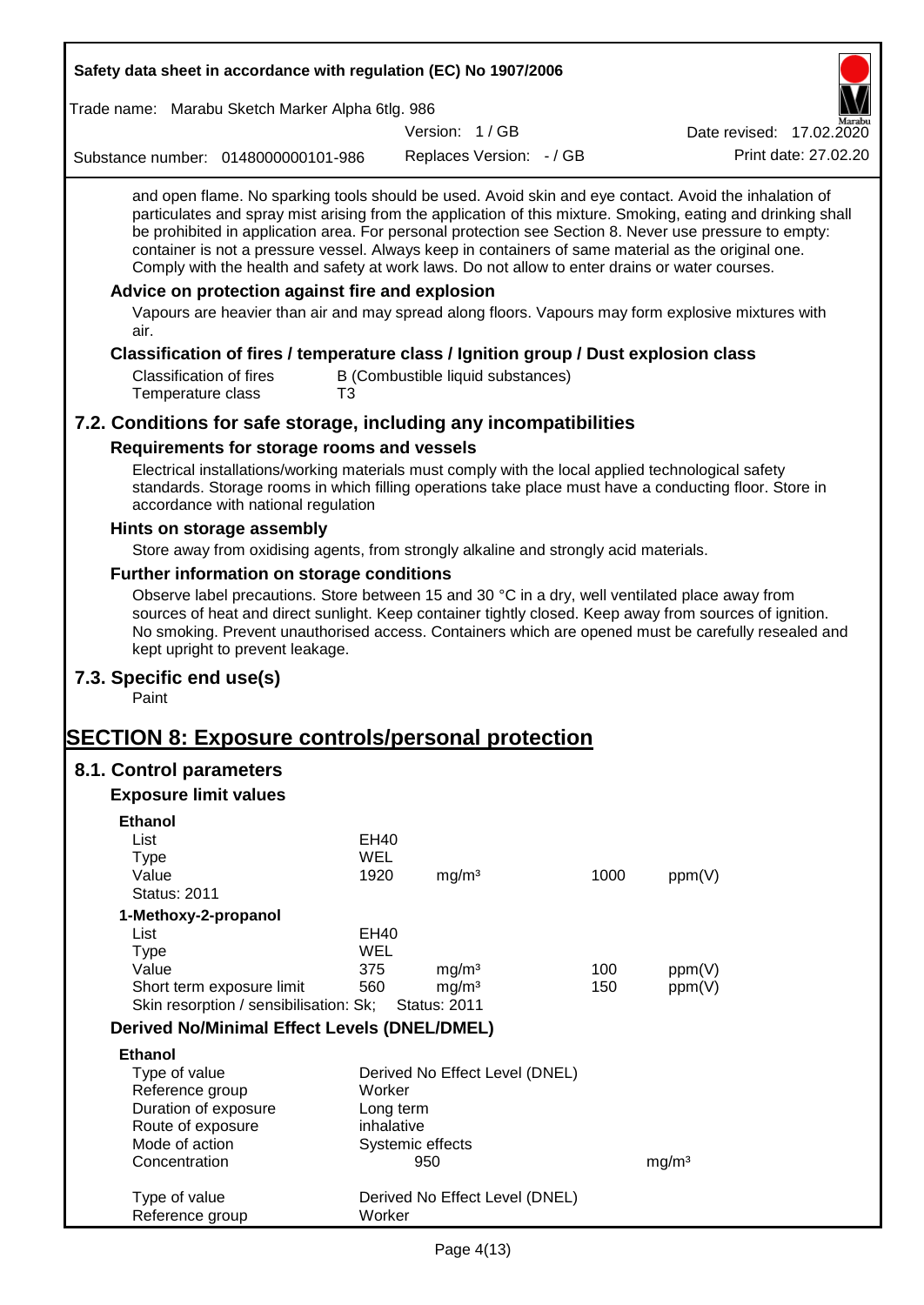| Safety data sheet in accordance with regulation (EC) No 1907/2006 |                                |                          |
|-------------------------------------------------------------------|--------------------------------|--------------------------|
| Trade name: Marabu Sketch Marker Alpha 6tlg. 986                  |                                |                          |
|                                                                   | Version: 1/GB                  | Date revised: 17.02.2020 |
| Substance number: 0148000000101-986                               | Replaces Version: - / GB       | Print date: 27.02.20     |
| Duration of exposure                                              | Short term                     |                          |
| Route of exposure                                                 | inhalative                     |                          |
| Mode of action                                                    | Local effects                  |                          |
| Concentration                                                     | 1900                           | mg/m <sup>3</sup>        |
| Type of value                                                     | Derived No Effect Level (DNEL) |                          |
| Reference group                                                   | Worker                         |                          |
| Duration of exposure                                              | Long term                      |                          |
| Route of exposure                                                 | dermal                         |                          |
| Mode of action                                                    | Systemic effects               |                          |
| Concentration                                                     | 343                            | mg/kg/d                  |
| Type of value                                                     | Derived No Effect Level (DNEL) |                          |
| Reference group                                                   | Consumer                       |                          |
| Duration of exposure                                              | Long term                      |                          |
| Route of exposure                                                 | inhalative                     |                          |
| Mode of action                                                    | Systemic effects               |                          |
| Concentration                                                     | 114                            | mg/m <sup>3</sup>        |
| Type of value                                                     | Derived No Effect Level (DNEL) |                          |
| Reference group                                                   | Consumer                       |                          |
| Duration of exposure                                              | Short term                     |                          |
| Route of exposure                                                 | inhalative                     |                          |
| Mode of action                                                    | Local effects                  |                          |
| Concentration                                                     | 950                            | mg/m <sup>3</sup>        |
| Type of value                                                     | Derived No Effect Level (DNEL) |                          |
| Reference group                                                   | Consumer                       |                          |
| Duration of exposure                                              | Long term                      |                          |
| Route of exposure                                                 | dermal                         |                          |
| Mode of action                                                    | Systemic effects               |                          |
| Concentration                                                     | 206                            | mg/kg/d                  |
| Type of value                                                     | Derived No Effect Level (DNEL) |                          |
| Reference group                                                   | Consumer                       |                          |
| Duration of exposure                                              | Long term                      |                          |
| Route of exposure                                                 | oral                           |                          |
| Mode of action                                                    | Systemic effects               |                          |
| Concentration                                                     | 87                             | mg/kg/d                  |
|                                                                   |                                |                          |
| 1-Methoxy-2-propanol                                              |                                |                          |
| Type of value                                                     | Derived No Effect Level (DNEL) |                          |
| Reference group                                                   | Worker                         |                          |
| Duration of exposure                                              | Acute                          |                          |
| Route of exposure                                                 | inhalative                     |                          |
| Mode of action                                                    | Local effects                  |                          |
| Concentration                                                     | 553,5                          | mg/m <sup>3</sup>        |
| Type of value                                                     | Derived No Effect Level (DNEL) |                          |
| Reference group                                                   | Worker                         |                          |
| Duration of exposure                                              | Long term                      |                          |
| Route of exposure                                                 | dermal                         |                          |
| Mode of action                                                    | Systemic effects               |                          |
| Concentration                                                     | 50,6                           | mg/person/               |
|                                                                   |                                | d                        |
| Type of value                                                     | Derived No Effect Level (DNEL) |                          |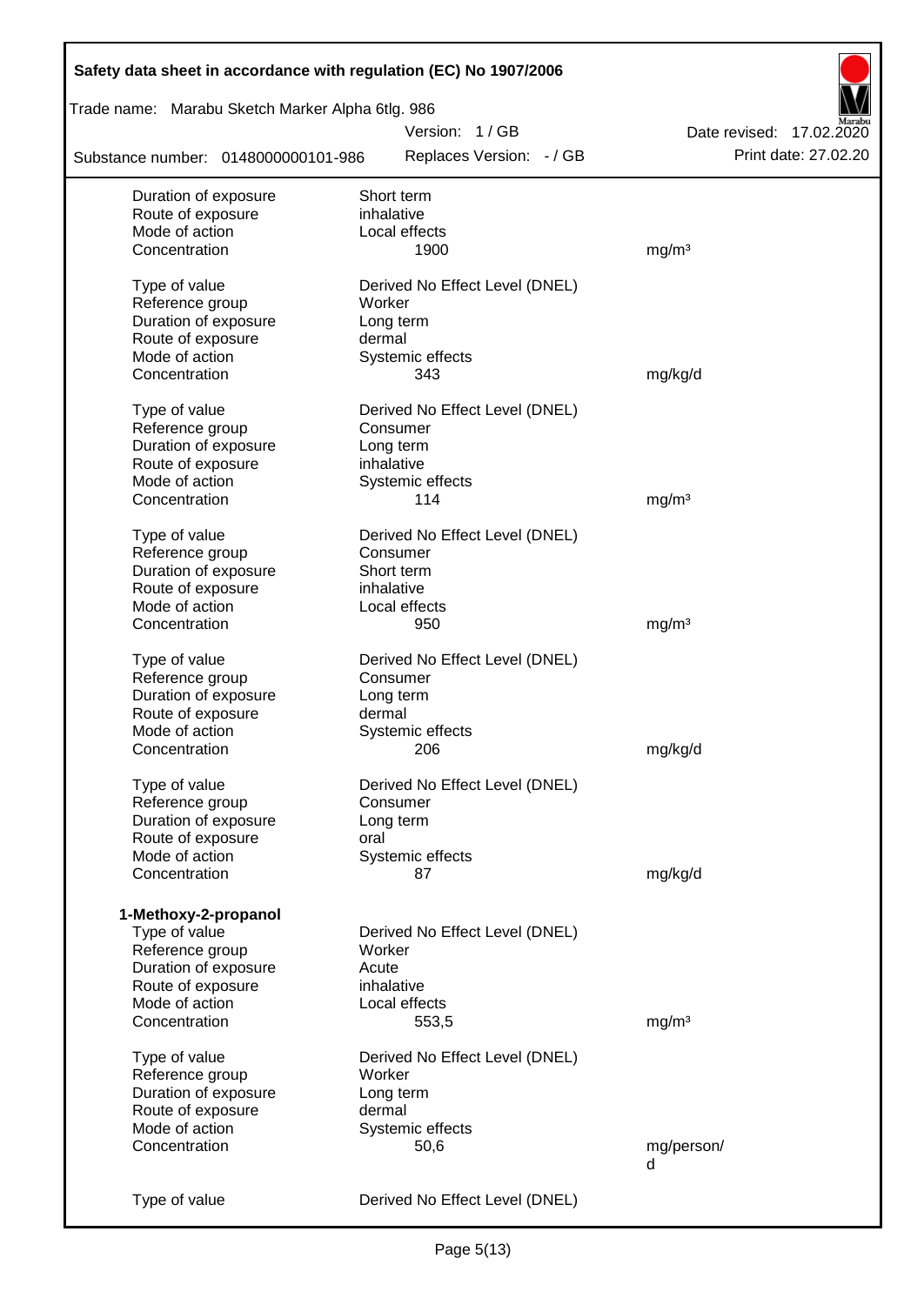| Safety data sheet in accordance with regulation (EC) No 1907/2006 |                                                             |                          |
|-------------------------------------------------------------------|-------------------------------------------------------------|--------------------------|
| Trade name: Marabu Sketch Marker Alpha 6tlg. 986                  |                                                             |                          |
|                                                                   | Version: 1/GB                                               | Date revised: 17.02.2020 |
| Substance number: 0148000000101-986                               | Replaces Version: - / GB                                    | Print date: 27,02.20     |
| Reference group                                                   | Worker                                                      |                          |
| Duration of exposure                                              | Long term                                                   |                          |
| Route of exposure                                                 | inhalative                                                  |                          |
| Mode of action                                                    | Systemic effects                                            |                          |
| Concentration                                                     | 369                                                         | mg/m <sup>3</sup>        |
| Type of value                                                     | Derived No Effect Level (DNEL)                              |                          |
| Reference group                                                   | <b>General Population</b>                                   |                          |
| Duration of exposure                                              | Long term                                                   |                          |
| Route of exposure                                                 | dermal                                                      |                          |
| Mode of action                                                    | Systemic effects                                            |                          |
| Concentration                                                     | 18,1                                                        | mg/kg                    |
| Type of value                                                     | Derived No Effect Level (DNEL)                              |                          |
| Reference group                                                   | <b>General Population</b>                                   |                          |
| Duration of exposure                                              | Long term                                                   |                          |
| Route of exposure                                                 | inhalative                                                  |                          |
| Mode of action                                                    | Systemic effects                                            |                          |
| Concentration                                                     | 43,9                                                        | mg/m <sup>3</sup>        |
|                                                                   |                                                             |                          |
| Type of value<br>Reference group                                  | Derived No Effect Level (DNEL)<br><b>General Population</b> |                          |
| Duration of exposure                                              | Long term                                                   |                          |
| Route of exposure                                                 | oral                                                        |                          |
| Mode of action                                                    | Systemic effects                                            |                          |
| Concentration                                                     | 3,3                                                         | mg/kg/d                  |
|                                                                   |                                                             |                          |
| <b>Predicted No Effect Concentration (PNEC)</b>                   |                                                             |                          |
| <b>Ethanol</b>                                                    |                                                             |                          |
| Type of value                                                     | <b>PNEC</b>                                                 |                          |
| <b>Type</b>                                                       | Freshwater                                                  |                          |
| Concentration                                                     | 0,96                                                        | mg/l                     |
| Type of value                                                     | <b>PNEC</b>                                                 |                          |
| <b>Type</b>                                                       | Saltwater                                                   |                          |
| Concentration                                                     | 0,79                                                        | mg/l                     |
| Type of value                                                     | <b>PNEC</b>                                                 |                          |
| <b>Type</b>                                                       | Water (intermittent release)                                |                          |
| Concentration                                                     | 2,75                                                        | mg/l                     |
|                                                                   |                                                             |                          |
| Type of value                                                     | <b>PNEC</b>                                                 |                          |
| <b>Type</b>                                                       | Sewage treatment plant (STP)                                |                          |
| Concentration                                                     | 580                                                         | mg/l                     |
| Type of value                                                     | <b>PNEC</b>                                                 |                          |
| <b>Type</b>                                                       | Freshwater sediment                                         |                          |
| Concentration                                                     | 3,6                                                         | mg/kg                    |
| Type of value                                                     | <b>PNEC</b>                                                 |                          |
| <b>Type</b>                                                       | Marine sediment                                             |                          |
| Concentration                                                     | 2,9                                                         | mg/kg                    |
|                                                                   |                                                             |                          |
| Type of value                                                     | <b>PNEC</b>                                                 |                          |
| <b>Type</b>                                                       | Soil                                                        |                          |
| Concentration                                                     | 0,63                                                        | mg/kg                    |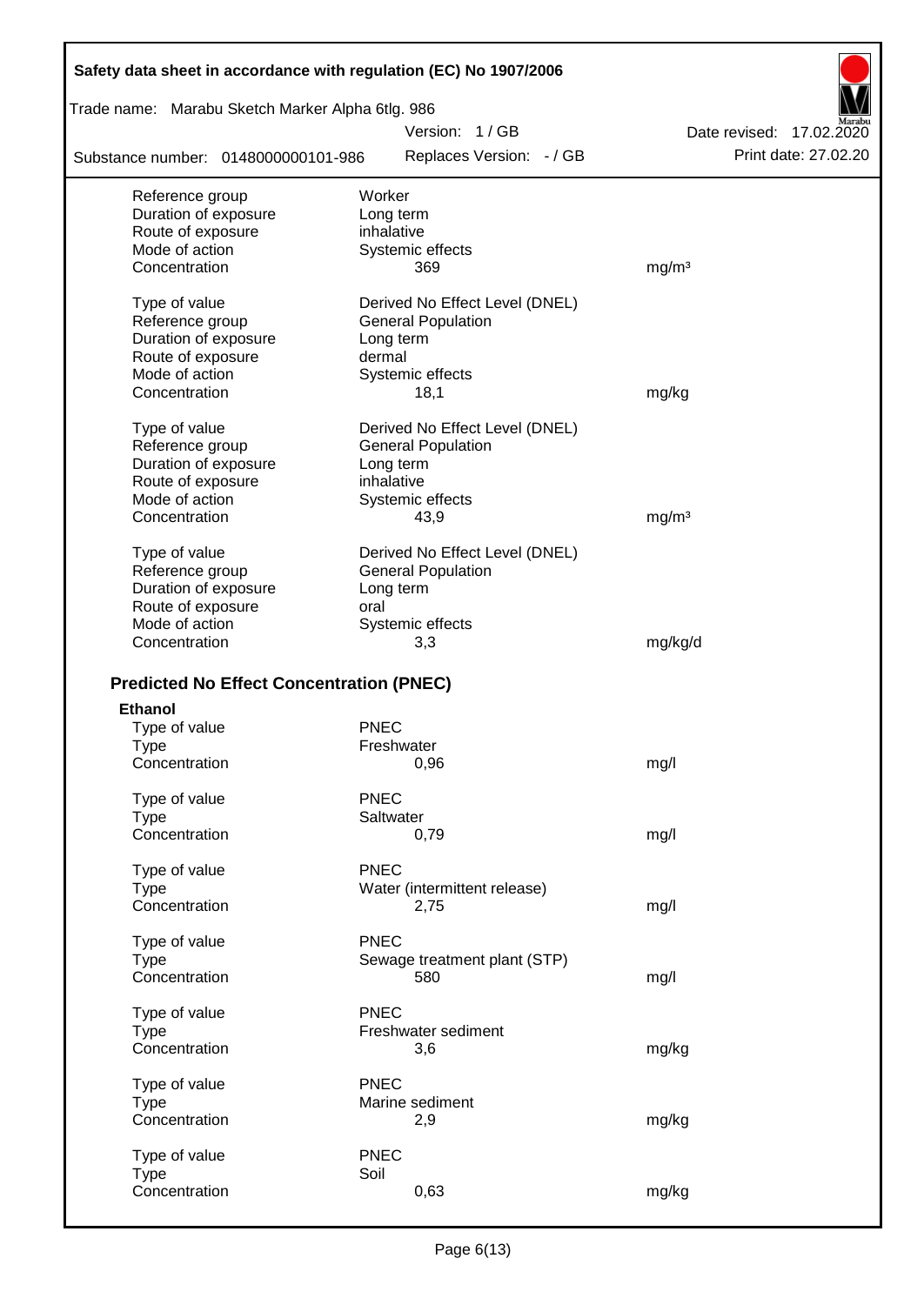|                                     | Safety data sheet in accordance with regulation (EC) No 1907/2006 |                              |                          |
|-------------------------------------|-------------------------------------------------------------------|------------------------------|--------------------------|
|                                     | Trade name: Marabu Sketch Marker Alpha 6tlg. 986                  |                              |                          |
|                                     |                                                                   | Version: 1/GB                | Date revised: 17.02.2020 |
| Substance number: 0148000000101-986 |                                                                   | Replaces Version: - / GB     | Print date: 27.02.20     |
| 1-Methoxy-2-propanol                |                                                                   |                              |                          |
| Type of value                       | <b>PNEC</b>                                                       |                              |                          |
| <b>Type</b>                         | Freshwater                                                        |                              |                          |
| Concentration                       |                                                                   | 10                           | mg/l                     |
| Type of value                       | <b>PNEC</b>                                                       |                              |                          |
| <b>Type</b>                         | Water                                                             |                              |                          |
| Concentration                       |                                                                   | 41,6                         | mg/kg                    |
| Type of value                       | <b>PNEC</b>                                                       |                              |                          |
| <b>Type</b>                         | Sediment                                                          |                              |                          |
| Concentration                       |                                                                   | 41,6                         | mg/kg                    |
| Type of value                       | <b>PNEC</b>                                                       |                              |                          |
| <b>Type</b>                         |                                                                   | Marine sediment              |                          |
| Concentration                       |                                                                   | 4,17                         | mg/kg                    |
| Type of value                       | <b>PNEC</b>                                                       |                              |                          |
| <b>Type</b>                         | Soil                                                              |                              |                          |
| Concentration                       |                                                                   | 2,47                         | mg/kg                    |
| Type of value                       | <b>PNEC</b>                                                       |                              |                          |
| <b>Type</b>                         |                                                                   | Sewage treatment plant (STP) |                          |
| Concentration                       |                                                                   | 100                          | mg/l                     |
|                                     |                                                                   |                              |                          |

# **8.2. Exposure controls**

#### **Exposure controls**

Provide adequate ventilation. Where reasonably practicable this should be achieved by the use of local exhaust ventilation and good general extraction. If these are not sufficient to maintain concentrations of particulates and solvent vapour below the OEL, suitable respiratory protection must be worn.

#### **Respiratory protection**

If workers are exposed to concentrations above the exposure limit they must use appropriate, certified respirators. Full mask, filter A

#### **Hand protection**

There is no one glove material or combination of materials that will give unlimited resistance to any individual or combination of chemicals.

For prolonged or repeated handling nitrile rubber gloves with textile undergloves are required.

| Material thickness | 0.5 | mm  |
|--------------------|-----|-----|
| Breakthrough time  | 30  | min |

The breakthrough time must be greater than the end use time of the product.

The instructions and information provided by the glove manufacturer on use, storage, maintenance and replacement must be followed.

Gloves should be replaced regularly and if there is any sign of damage to the glove material.

Always ensure that gloves are free from defects and that they are stored and used correctly.

The performance or effectiveness of the glove may be reduced by physical/ chemical damage and poor maintenance.

Barrier creams may help to protect the exposed areas of the skin, they should however not be applied once exposure has occurred.

#### **Eye protection**

Use safety eyewear designed to protect against splash of liquids.

## **Body protection**

Cotton or cotton/synthetic overalls or coveralls are normally suitable.

# **SECTION 9: Physical and chemical properties**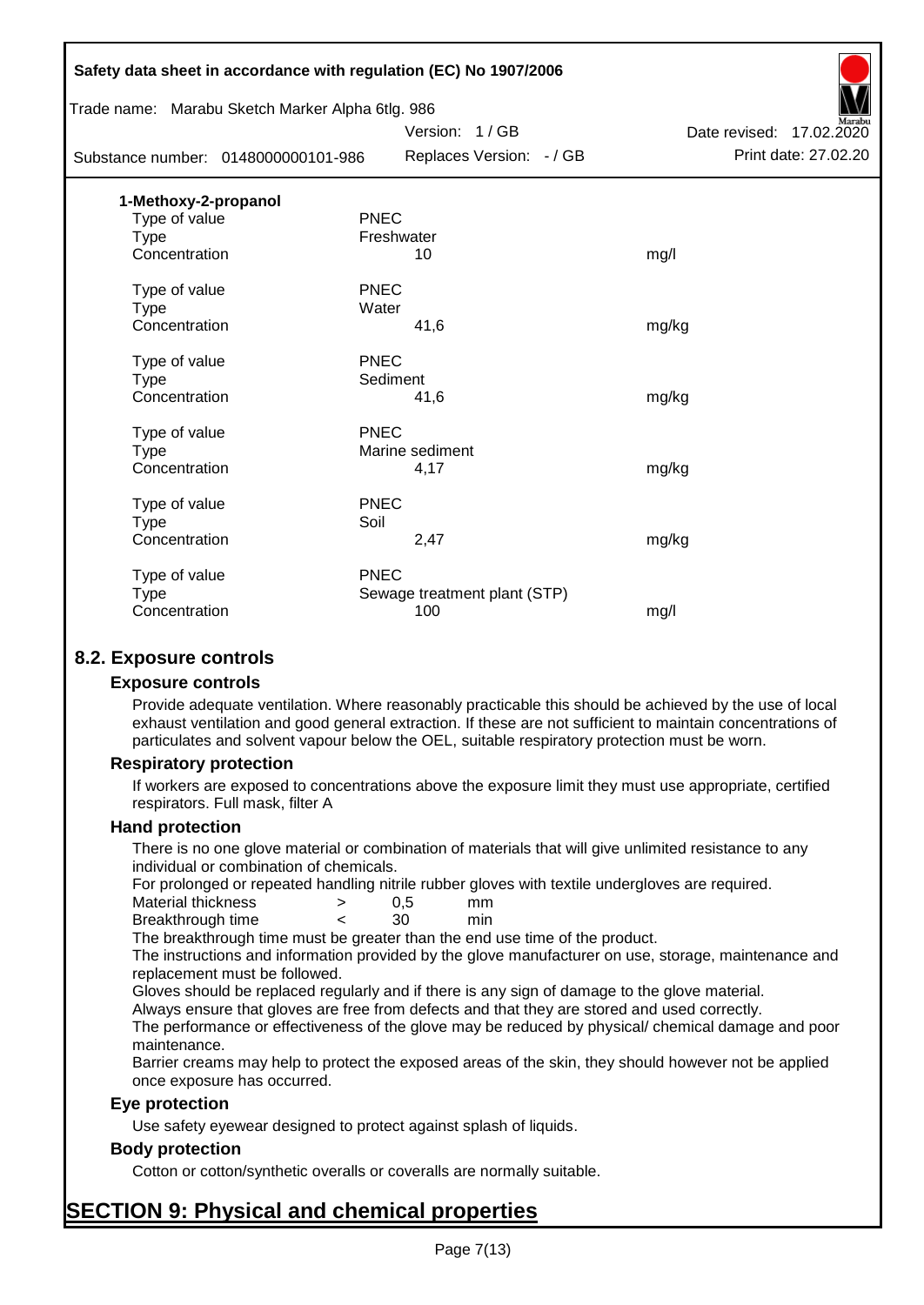| Safety data sheet in accordance with regulation (EC) No 1907/2006 |              |                        |                          |             |                          |
|-------------------------------------------------------------------|--------------|------------------------|--------------------------|-------------|--------------------------|
| Trade name: Marabu Sketch Marker Alpha 6tlg. 986                  |              |                        |                          |             |                          |
|                                                                   |              | Version: 1/GB          |                          |             | Date revised: 17.02.2020 |
| Substance number: 0148000000101-986                               |              |                        | Replaces Version: - / GB |             | Print date: 27.02.20     |
| 9.1. Information on basic physical and chemical properties        |              |                        |                          |             |                          |
| Form                                                              | Liquid       |                        |                          |             |                          |
| <b>Colour</b>                                                     | grey         |                        |                          |             |                          |
| <b>Odour</b>                                                      | solvent-like |                        |                          |             |                          |
| <b>Odour threshold</b>                                            |              |                        |                          |             |                          |
| Remarks                                                           |              | No data available      |                          |             |                          |
| pH value                                                          |              |                        |                          |             |                          |
| Remarks                                                           |              | Not applicable         |                          |             |                          |
| <b>Melting point</b>                                              |              |                        |                          |             |                          |
| Remarks                                                           |              | not determined         |                          |             |                          |
| <b>Freezing point</b>                                             |              |                        |                          |             |                          |
| Remarks                                                           |              | not determined         |                          |             |                          |
| Initial boiling point and boiling range                           |              |                        |                          |             |                          |
| Value                                                             | appr.        | 78                     |                          | $^{\circ}C$ |                          |
| <b>Flash point</b>                                                |              |                        |                          |             |                          |
| Value                                                             |              | 12                     |                          | $^{\circ}C$ |                          |
| Evaporation rate (ether $= 1$ ) :                                 |              |                        |                          |             |                          |
| Remarks                                                           |              | not determined         |                          |             |                          |
| Flammability (solid, gas)<br>Not applicable                       |              |                        |                          |             |                          |
| Upper/lower flammability or explosive limits                      |              |                        |                          |             |                          |
| Lower explosion limit                                             | appr.        | 1,5                    |                          | %(V)        |                          |
| Upper explosion limit<br>Source                                   | appr.        | 15<br>Literature value |                          | $%$ (V)     |                          |
| Vapour pressure                                                   |              |                        |                          |             |                          |
| Value                                                             | appr. 59     |                        |                          | hPa         |                          |
| <b>Vapour density</b>                                             |              |                        |                          |             |                          |
| Remarks                                                           |              | not determined         |                          |             |                          |
| <b>Density</b>                                                    |              |                        |                          |             |                          |
| Remarks                                                           |              | not determined         |                          |             |                          |
| Solubility in water                                               |              |                        |                          |             |                          |
| Remarks                                                           |              | partially miscible     |                          |             |                          |
| <b>Partition coefficient: n-octanol/water</b>                     |              |                        |                          |             |                          |
| Remarks                                                           |              | Not applicable         |                          |             |                          |
| Ignition temperature                                              |              |                        |                          |             |                          |
| Value                                                             | appr.        | 287                    |                          | $^{\circ}C$ |                          |
| Source                                                            |              | Literature value       |                          |             |                          |
| <b>Efflux time</b>                                                |              |                        |                          |             |                          |
| Value                                                             | $\,<\,$      | 12                     |                          | s           |                          |
| Temperature<br>Method                                             |              | 20<br>DIN 53211 4 mm   | $\rm ^{\circ}C$          |             |                          |
| <b>Explosive properties</b>                                       |              |                        |                          |             |                          |
| evaluation                                                        | no           |                        |                          |             |                          |
| <b>Oxidising properties</b>                                       |              |                        |                          |             |                          |
| evaluation                                                        |              | None known             |                          |             |                          |
|                                                                   |              |                        |                          |             |                          |
| 9.2. Other information                                            |              |                        |                          |             |                          |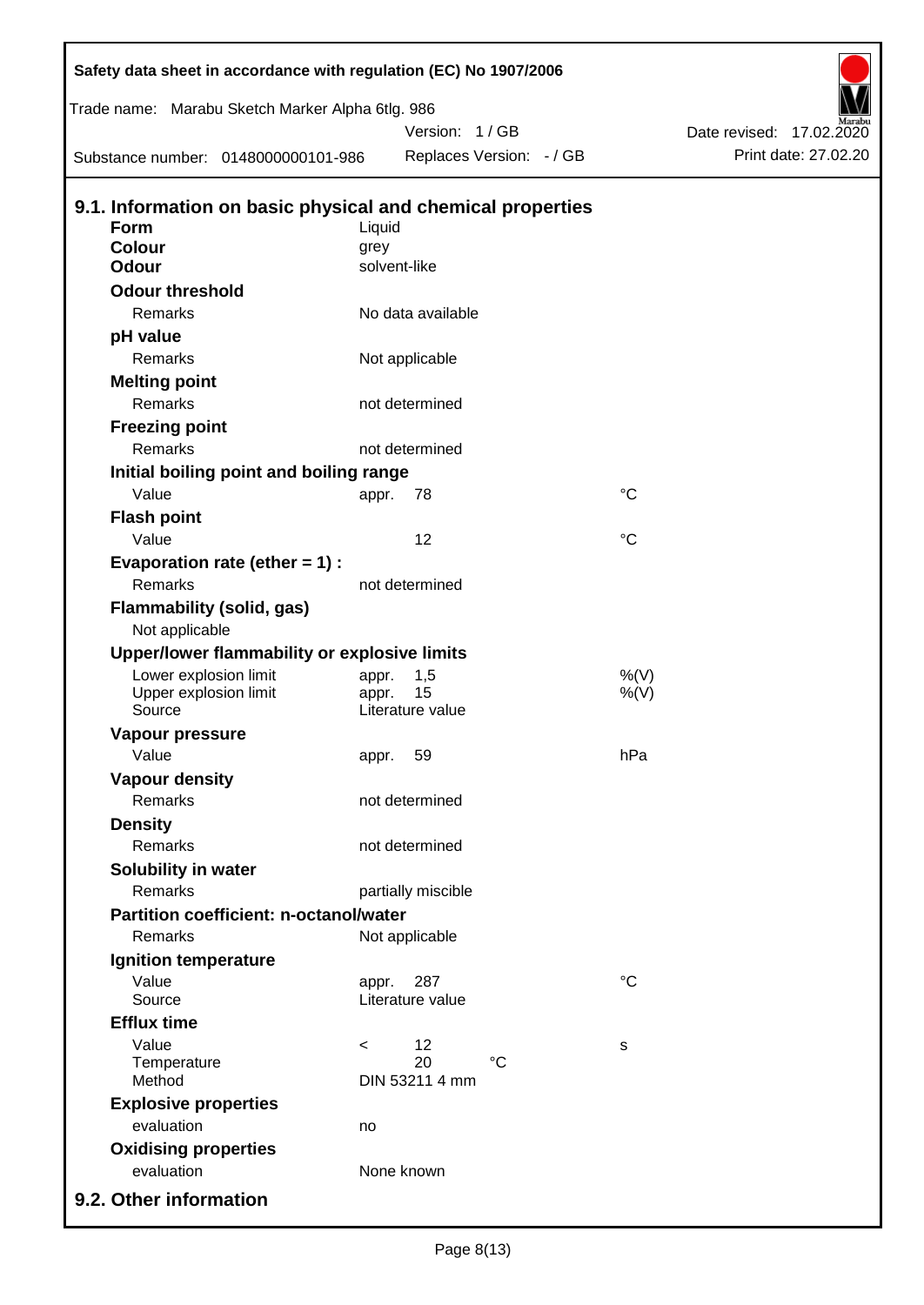| Safety data sheet in accordance with regulation (EC) No 1907/2006                                                                                                     |          |                                      |                                                                   |                                                                                                        |  |
|-----------------------------------------------------------------------------------------------------------------------------------------------------------------------|----------|--------------------------------------|-------------------------------------------------------------------|--------------------------------------------------------------------------------------------------------|--|
| Trade name: Marabu Sketch Marker Alpha 6tlg. 986                                                                                                                      |          |                                      |                                                                   |                                                                                                        |  |
|                                                                                                                                                                       |          | Version: 1/GB                        |                                                                   | Date revised: 17.02.2020                                                                               |  |
| Substance number: 0148000000101-986                                                                                                                                   |          | Replaces Version: - / GB             |                                                                   | Print date: 27.02.20                                                                                   |  |
| <b>Other information</b>                                                                                                                                              |          |                                      |                                                                   | The physical specifications are approximate values and refer to the used safety relevant component(s). |  |
| <b>SECTION 10: Stability and reactivity</b>                                                                                                                           |          |                                      |                                                                   |                                                                                                        |  |
| 10.1. Reactivity<br>No hazardous reactions when stored and handled according to prescribed instructions.                                                              |          |                                      |                                                                   |                                                                                                        |  |
| 10.2. Chemical stability<br>Stable under recommended storage and handling conditions (see section 7).                                                                 |          |                                      |                                                                   |                                                                                                        |  |
| 10.3. Possibility of hazardous reactions<br>Keep away from oxidising agents, strongly alkaline and strongly acid materials in order to avoid<br>exothermic reactions. |          |                                      |                                                                   |                                                                                                        |  |
| 10.4. Conditions to avoid<br>When exposed to high temperatures may produce hazardous decomposition products.                                                          |          |                                      |                                                                   |                                                                                                        |  |
| 10.5. Incompatible materials<br>No hazardous reactions when stored and handled according to prescribed instructions.                                                  |          |                                      |                                                                   |                                                                                                        |  |
| 10.6. Hazardous decomposition products<br>See chapter 5.2 (Firefighting measures - Special hazards arising from the substance or mixture).                            |          |                                      |                                                                   |                                                                                                        |  |
| <b>SECTION 11: Toxicological information</b>                                                                                                                          |          |                                      |                                                                   |                                                                                                        |  |
| 11.1. Information on toxicological effects                                                                                                                            |          |                                      |                                                                   |                                                                                                        |  |
| <b>Acute oral toxicity</b>                                                                                                                                            |          |                                      |                                                                   |                                                                                                        |  |
| Remarks                                                                                                                                                               |          |                                      | Based on available data, the classification criteria are not met. |                                                                                                        |  |
| <b>Acute oral toxicity (Components)</b>                                                                                                                               |          |                                      |                                                                   |                                                                                                        |  |
| 1-Methoxy-2-propanol                                                                                                                                                  |          |                                      |                                                                   |                                                                                                        |  |
| <b>Species</b><br>LD50                                                                                                                                                | rat      | 5200                                 | mg/kg                                                             |                                                                                                        |  |
| <b>Acute dermal toxicity</b>                                                                                                                                          |          |                                      |                                                                   |                                                                                                        |  |
| Remarks                                                                                                                                                               |          |                                      | Based on available data, the classification criteria are not met. |                                                                                                        |  |
| <b>Acute dermal toxicity (Components)</b>                                                                                                                             |          |                                      |                                                                   |                                                                                                        |  |
| 1-Methoxy-2-propanol<br>Species<br>LD50                                                                                                                               | rabbit   | 14000                                | mg/kg                                                             |                                                                                                        |  |
| <b>Acute inhalational toxicity</b>                                                                                                                                    |          |                                      |                                                                   |                                                                                                        |  |
| Remarks                                                                                                                                                               |          |                                      | Based on available data, the classification criteria are not met. |                                                                                                        |  |
| <b>Skin corrosion/irritation</b>                                                                                                                                      |          |                                      |                                                                   |                                                                                                        |  |
| Remarks                                                                                                                                                               |          |                                      | Based on available data, the classification criteria are not met. |                                                                                                        |  |
| Serious eye damage/irritation                                                                                                                                         |          |                                      |                                                                   |                                                                                                        |  |
| evaluation<br>Remarks                                                                                                                                                 | irritant | The classification criteria are met. |                                                                   |                                                                                                        |  |
| <b>Sensitization</b>                                                                                                                                                  |          |                                      |                                                                   |                                                                                                        |  |
| Remarks                                                                                                                                                               |          |                                      | Based on available data, the classification criteria are not met. |                                                                                                        |  |
| <b>Mutagenicity</b>                                                                                                                                                   |          |                                      |                                                                   |                                                                                                        |  |
| Remarks                                                                                                                                                               |          |                                      | Based on available data, the classification criteria are not met. |                                                                                                        |  |
| <b>Reproductive toxicity</b><br>Remarks                                                                                                                               |          |                                      | Based on available data, the classification criteria are not met. |                                                                                                        |  |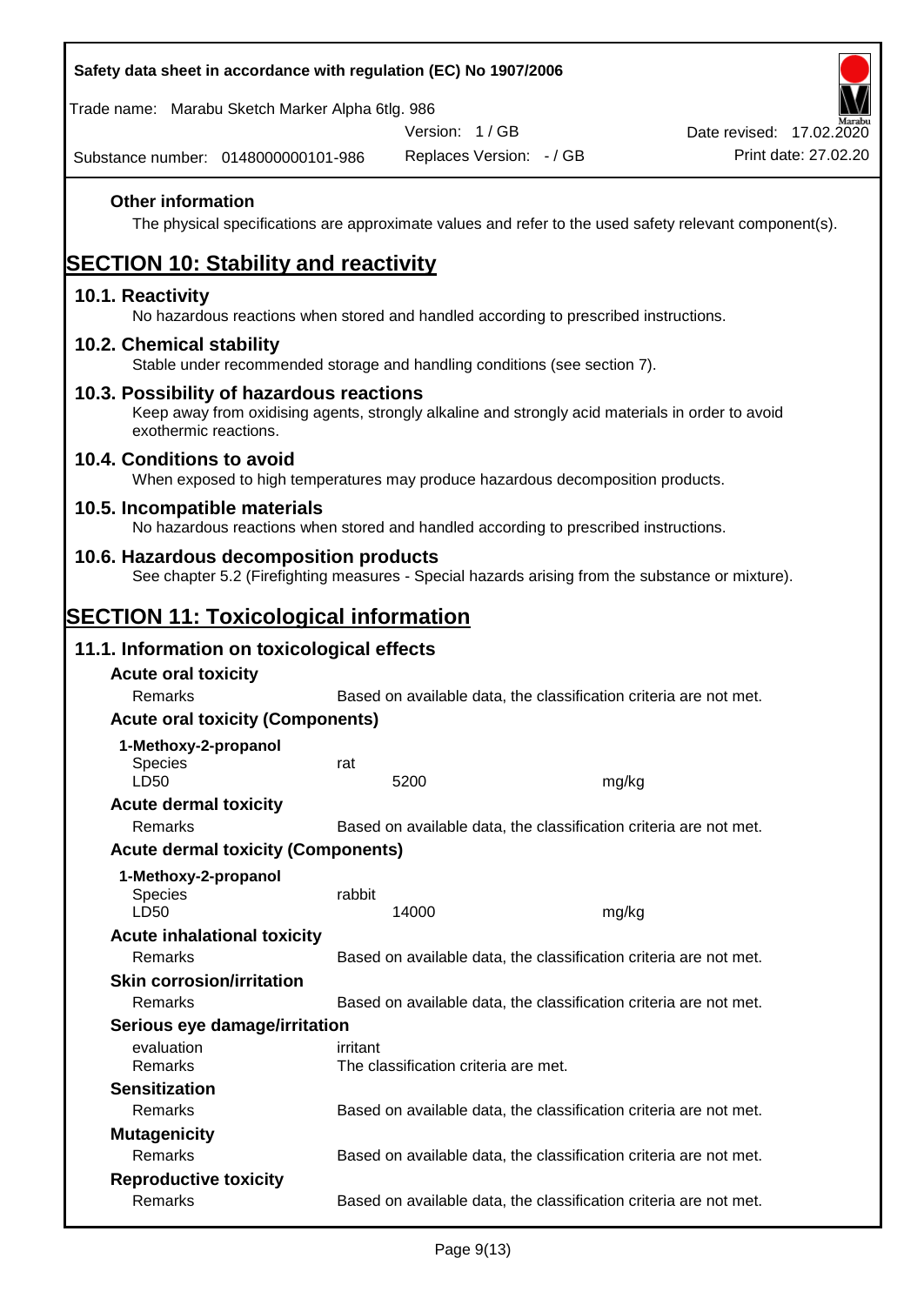#### **Safety data sheet in accordance with regulation (EC) No 1907/2006**

Trade name: Marabu Sketch Marker Alpha 6tlg. 986

Version: 1 / GB



Substance number: 0148000000101-986

Replaces Version: - / GB Print date: 27.02.20

| Carcinogenicity<br><b>Remarks</b>            | Based on available data, the classification criteria are not met. |
|----------------------------------------------|-------------------------------------------------------------------|
| <b>Specific Target Organ Toxicity (STOT)</b> |                                                                   |
| <b>Single exposure</b>                       |                                                                   |
| <b>Remarks</b>                               | Based on available data, the classification criteria are not met. |
| <b>Repeated exposure</b>                     |                                                                   |
| <b>Remarks</b>                               | Based on available data, the classification criteria are not met. |
| <b>Aspiration hazard</b>                     |                                                                   |
|                                              | Based on available data, the classification criteria are not met. |

#### **Experience in practice**

Exposure to component solvents vapours concentration in excess of the stated occupational exposure limit may result in adverse health effects such as mucous membrane and respiratory system irritation and adverse effects on kidney, liver and central nervous system. Symptoms and signs include headache, dizziness, fatigue, muscular weakness, drowsiness and in extreme cases, loss of consciousness. Solvents may cause some of the above effects by absorption through the skin. Repeated or prolonged contact with the mixture may cause removal of natural fat from the skin resulting in non-allergic contact dermatitis and absorption through the skin. The liquid splashed in the eyes may cause irritation and reversible damage. Ingestion may cause nausea, diarrhoea and vomiting. This takes into account, where known, delayed and immediate effects and also chronic effects of components from short-term and long-term exposure by oral, inhalation and dermal routes of exposure and eye contact.

#### **Other information**

There are no data available on the mixture itself.

The mixture has been assessed following the additivity method of the CLP Regulation (EC) No 1272/2008 and classified for toxicological hazards accordingly.

# **SECTION 12: Ecological information**

## **12.1. Toxicity**

#### **General information**

There are no data available on the mixture itself.Do not allow to enter drains or water courses.The mixture has been assessed following the summation method of the CLP Regulation (EC) No 1272/2008 and is not classified as dangerous for the environment.

## **Fish toxicity (Components)**

| 1-Methoxy-2-propanol                  |   |                              |   |      |
|---------------------------------------|---|------------------------------|---|------|
| <b>Species</b>                        |   | golden orfe (Leuciscus idus) |   |      |
| LC <sub>0</sub>                       | ⋗ | 4600                         |   | mq/l |
| Duration of exposure                  |   | 96                           | h |      |
| <b>Daphnia toxicity (Components)</b>  |   |                              |   |      |
| 1-Methoxy-2-propanol                  |   |                              |   |      |
| <b>Species</b>                        |   | Daphnia magna                |   |      |
| EC50                                  |   | 23300                        |   | mq/l |
| Duration of exposure                  |   | 48                           | h |      |
| <b>Algae toxicity (Components)</b>    |   |                              |   |      |
| 1-Methoxy-2-propanol                  |   |                              |   |      |
| <b>Species</b>                        |   | Desmodesmus                  |   |      |
| EC50                                  | ⋗ | 1000                         |   | mq/l |
| Duration of exposure                  |   | 168                          | h |      |
| <b>Bacteria toxicity (Components)</b> |   |                              |   |      |
| 1-Methoxy-2-propanol                  |   |                              |   |      |
| Species                               |   | activated sludge             |   |      |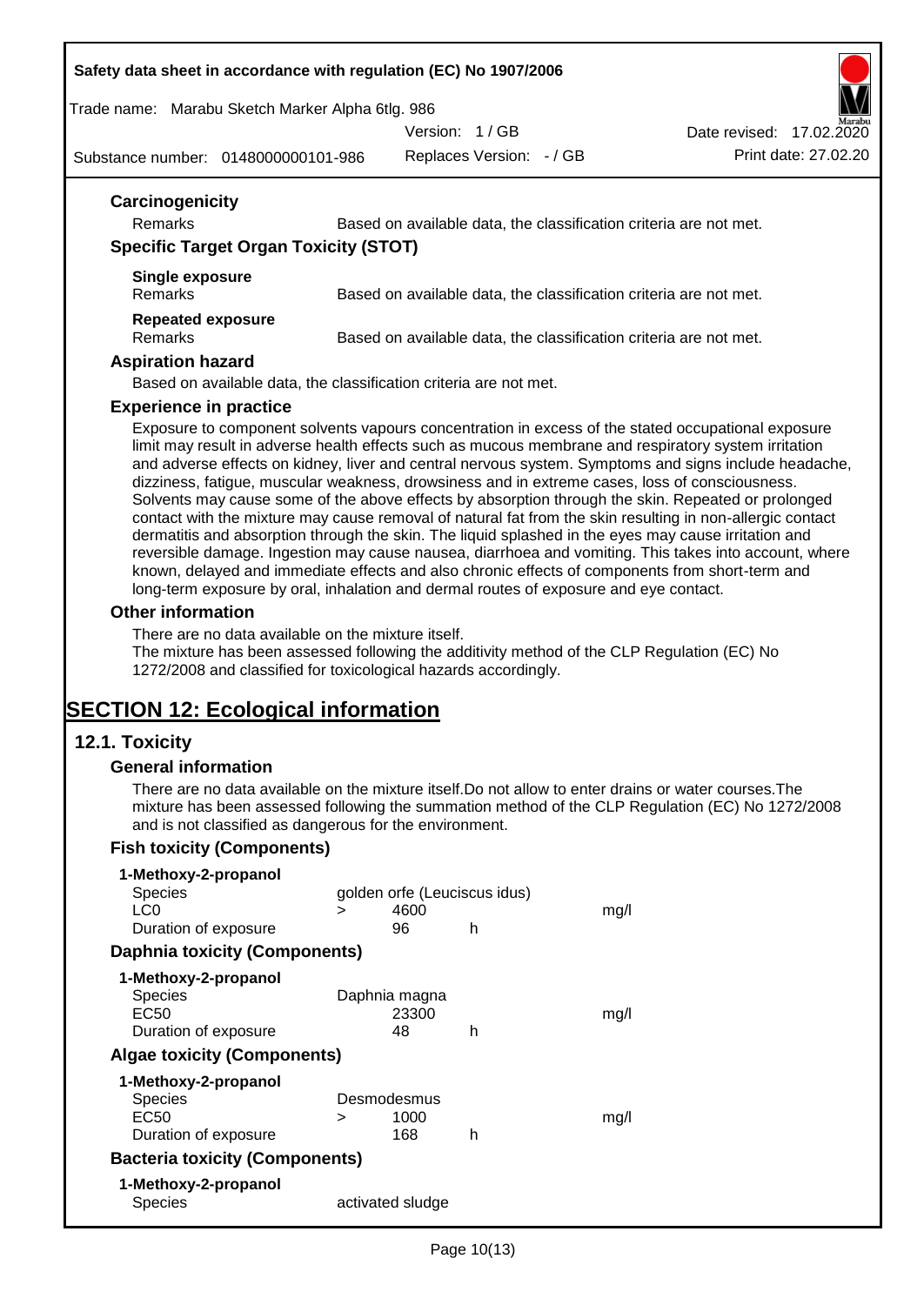| Safety data sheet in accordance with regulation (EC) No 1907/2006                                                                                                                                                                    |                                                                                                                                                                                                                                                                                                                                                                                                                                                                      |                   |                |                          |                                                         |                          |                      |
|--------------------------------------------------------------------------------------------------------------------------------------------------------------------------------------------------------------------------------------|----------------------------------------------------------------------------------------------------------------------------------------------------------------------------------------------------------------------------------------------------------------------------------------------------------------------------------------------------------------------------------------------------------------------------------------------------------------------|-------------------|----------------|--------------------------|---------------------------------------------------------|--------------------------|----------------------|
| Trade name: Marabu Sketch Marker Alpha 6tlg. 986                                                                                                                                                                                     |                                                                                                                                                                                                                                                                                                                                                                                                                                                                      |                   | Version: 1/GB  |                          |                                                         | Date revised: 17.02.2020 |                      |
| Substance number: 0148000000101-986                                                                                                                                                                                                  |                                                                                                                                                                                                                                                                                                                                                                                                                                                                      |                   |                | Replaces Version: - / GB |                                                         |                          | Print date: 27,02.20 |
| <b>EC50</b>                                                                                                                                                                                                                          |                                                                                                                                                                                                                                                                                                                                                                                                                                                                      | $\,>$             | 1000           |                          | mg/l                                                    |                          |                      |
| 12.2. Persistence and degradability<br><b>General information</b><br>No data available<br>1-Methoxy-2-propanol<br>Value<br>Duration of test<br>evaluation<br>Method<br>12.3. Bioaccumulative potential<br><b>General information</b> | <b>Biodegradability (Components)</b><br>There are no data available on the mixture itself.                                                                                                                                                                                                                                                                                                                                                                           | <b>OECD 301 F</b> | 90<br>28       | d                        | %<br>Readily biodegradable (according to OECD criteria) |                          |                      |
| Remarks<br>12.4. Mobility in soil<br><b>General information</b>                                                                                                                                                                      | <b>Partition coefficient: n-octanol/water</b><br>There are no data available on the mixture itself.                                                                                                                                                                                                                                                                                                                                                                  |                   | Not applicable |                          |                                                         |                          |                      |
| 12.5. Results of PBT and vPvB assessment<br><b>General information</b><br>12.6. Other adverse effects<br><b>General information</b><br><b>SECTION 13: Disposal considerations</b>                                                    | There are no data available on the mixture itself.<br>There are no data available on the mixture itself.                                                                                                                                                                                                                                                                                                                                                             |                   |                |                          |                                                         |                          |                      |
| 13.1. Waste treatment methods                                                                                                                                                                                                        |                                                                                                                                                                                                                                                                                                                                                                                                                                                                      |                   |                |                          |                                                         |                          |                      |
|                                                                                                                                                                                                                                      | Disposal recommendations for the product                                                                                                                                                                                                                                                                                                                                                                                                                             |                   |                |                          |                                                         |                          |                      |
| EWC waste code                                                                                                                                                                                                                       | Do not allow to enter drains or water courses.<br>Wastes and emptied containers should be classified in accordance with relevant national regulation.<br>The European Waste Catalogue classification of this product, when disposed of as waste is<br>If this product is mixed with other wastes, the original waste product code may no longer apply and the<br>appropriate code should be assigned.<br>For further information contact your local waste authority. | 08 03 12*         |                |                          | waste ink containing dangerous substances               |                          |                      |
|                                                                                                                                                                                                                                      | Disposal recommendations for packaging                                                                                                                                                                                                                                                                                                                                                                                                                               |                   |                |                          |                                                         |                          |                      |
|                                                                                                                                                                                                                                      | Using information provided in this safety data sheet, advice should be obtained from the relevant waste<br>authority on the classification of empty containers.<br>Empty containers must be scrapped or reconditioned.<br>Not emptied containers are hazardous waste (waste code number 150110).                                                                                                                                                                     |                   |                |                          |                                                         |                          |                      |
| <b>SECTION 14: Transport information</b>                                                                                                                                                                                             |                                                                                                                                                                                                                                                                                                                                                                                                                                                                      |                   |                |                          |                                                         |                          |                      |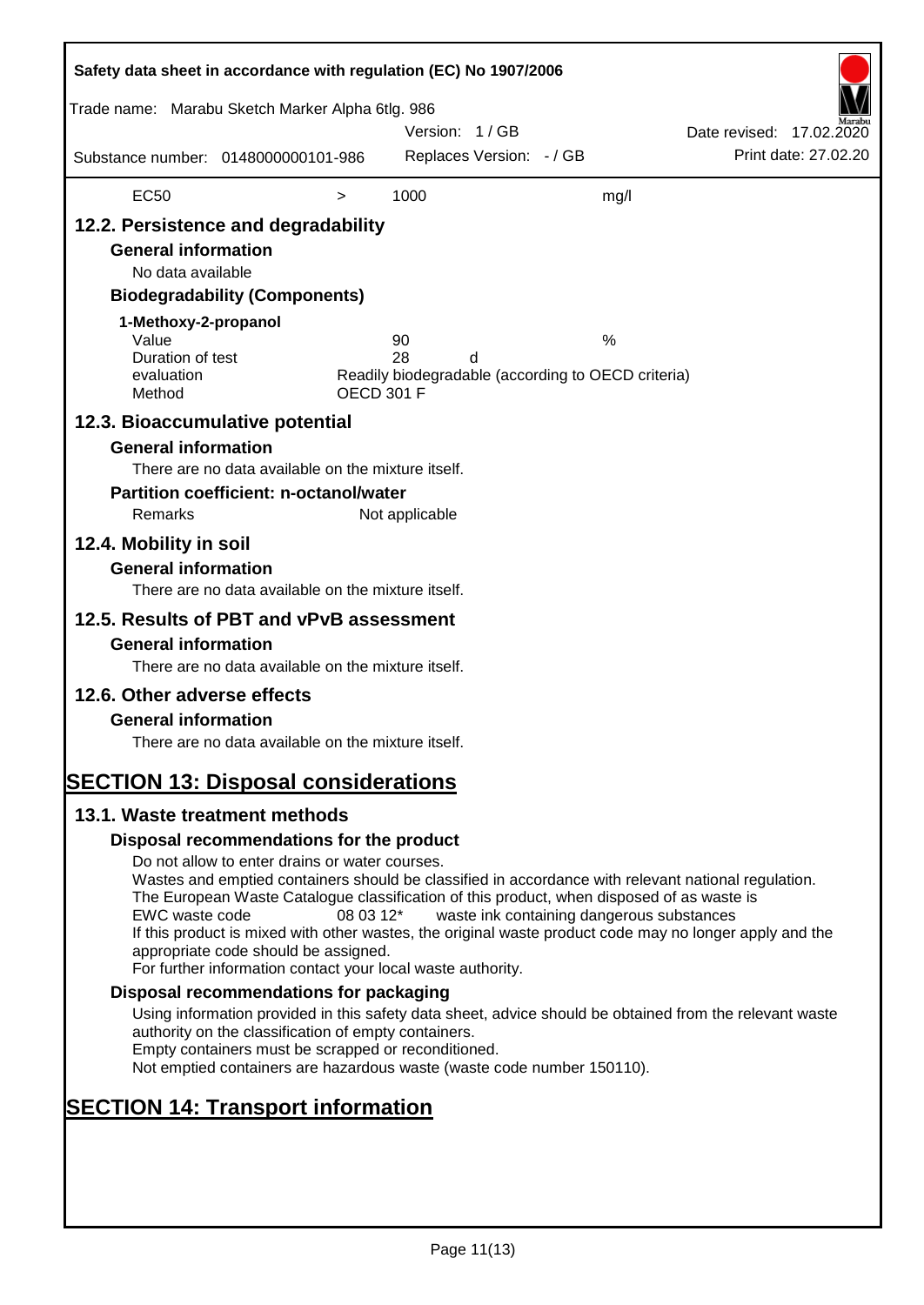| Page 12(13) |  |
|-------------|--|
|             |  |

#### **Safety data sheet in accordance with regulation (EC) No 1907/2006**

#### Trade name: Marabu Sketch Marker Alpha 6tlg. 986

Substance number: 0148000000101-986

|                                     | <b>Land transport ADR/RID</b> | <b>Marine transport</b><br><b>IMDG/GGVSee</b> | Air transport<br><b>ICAO/IATA</b> |  |
|-------------------------------------|-------------------------------|-----------------------------------------------|-----------------------------------|--|
| Tunnel restriction code             | D/E                           |                                               |                                   |  |
| 14.1. UN number                     | 1263                          | 1263                                          | 1263                              |  |
| 14.2. UN proper shipping name       | <b>PAINT</b><br><b>PAINT</b>  |                                               | <b>PAINT</b>                      |  |
| 14.3. Transport hazard<br>class(es) | 3<br>3<br>3                   |                                               |                                   |  |
| Label                               |                               |                                               |                                   |  |
| 14.4. Packing group                 | $\mathbf{H}$                  | $\mathbf{H}$                                  | Ш                                 |  |
| Special provision                   | 640D                          |                                               |                                   |  |
| <b>Limited Quantity</b>             | 51                            |                                               |                                   |  |
| Transport category                  | 3                             |                                               |                                   |  |
| 14.5. Environmental hazards         |                               | no                                            |                                   |  |

Version: 1 / GB

# **Information for all modes of transport**

# **14.6. Special precautions for user**

Transport within the user's premises:

Always transport in closed containers that are upright and secure.

Ensure that persons transporting the product know what to do in the event of an accident or spillage.

# **Other information**

**14.7. Transport in bulk according to Annex II of Marpol and the IBC Code**

# no

# **SECTION 15: Regulatory information**

# **15.1. Safety, health and environmental regulations/legislation specific for the substance or mixture**

# **VOC**

VOC (EU) 89 %

## **Other information**

The product does not contain substances of very high concern (SVHC).

# **15.2. Chemical safety assessment**

For this preparation a chemical safety assessment has not been carried out.

# **SECTION 16: Other information**

**Hazard statements listed in Chapter 3**



Replaces Version: - / GB Print date: 27.02.20 Date revised: 17.02.2020